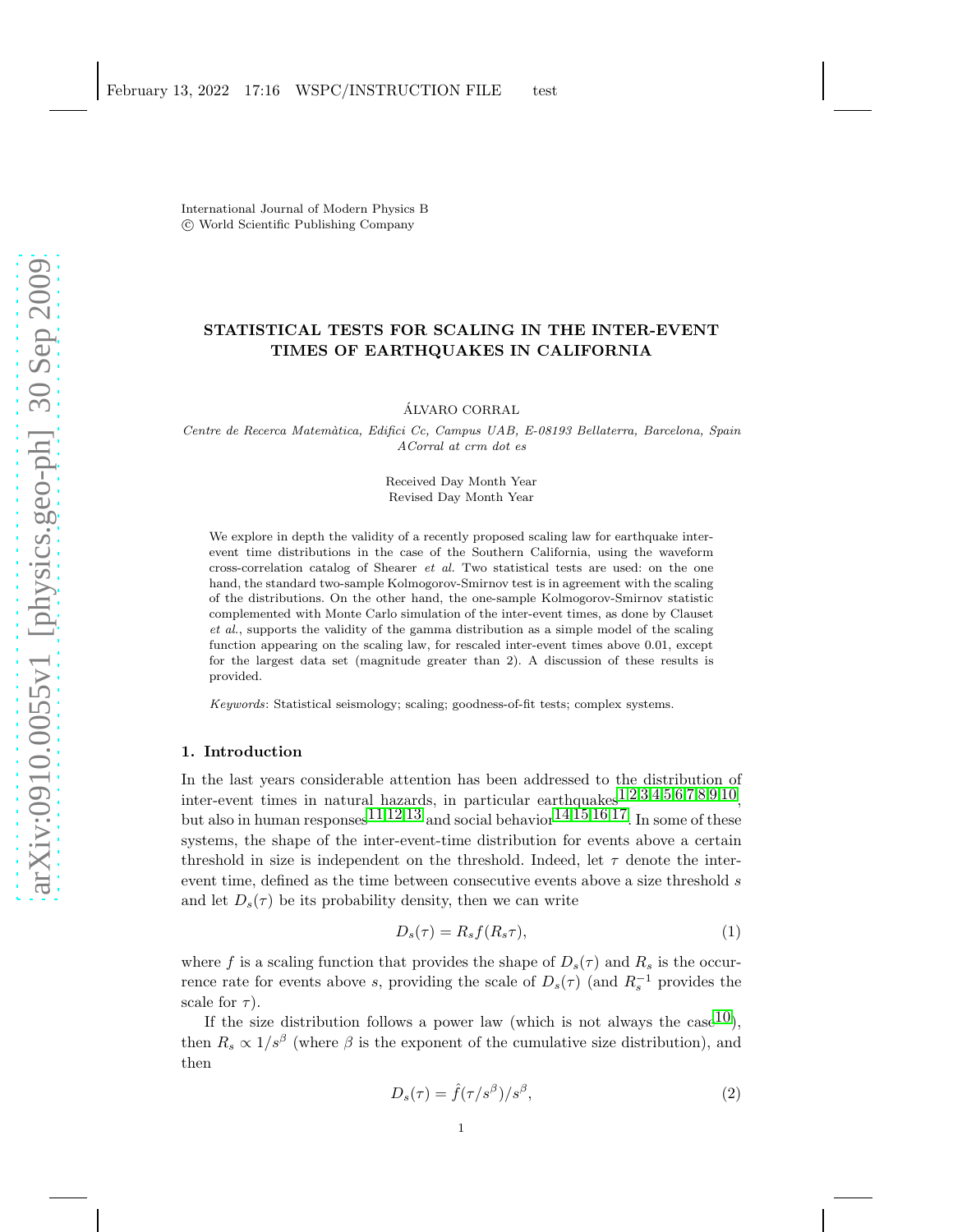#### 2 Alvaro Corral ´

which turns out to be a scaling law, equivalent to those obtained in the study of critical phenomena<sup>18</sup>. The law reflects a scale-invariant condition: there exist a change of scale in  $\tau$  and s (a linear transformation) that does not lead to any change in the statistical properties of the process, at least regarding the interevent-time probability density. The function  $\hat{f}$  is just the scaling function  $\hat{f}$ , except for proportionality constants.

Why is this scaling law of some relevance or interest? In general, when events are removed from a point process (as it is done in our case by raising the size threshold), the resulting inter-event-time distribution changes with respect to the original one, and a scaling law as Eq.  $(1)$  does not apply. However, for high enough thresholds s (for the extreme events that are of interest in hazard assessment studies), and when the events are randomly removed, it is expected that the resulting time process tends to a Poisson process (which means that the occurrence of the extreme events is independent on the history of the process, and just some multi-faced dice, thrown in continuous time, decides if an event takes place or not). From the point of view of statistical physics, the Poisson process constitutes a trivial fixed-point solution of the renormalization equations describing the thinning or decimation performed in event occurrence when the size threshold is raised  $19,20$ . For event occurrence on a large spatial scale, as for instance worldwide earthquakes, there is a second reason to expect exponential inter-event-time distributions: the pooled output of several time processes (i.e., China seismicity, superimposed to Japan seismicity, etc...) tends to a Poisson process if the processes are independent  $2<sup>1</sup>$ .

It is therefore surprising not only that the scaling function  $f$  is not exponential, but also that a non-exponential scaling function exists. In the case of earthquakes<sup>[4](#page-9-1)</sup> (and fractures  $6.7$  $6.7$ ) f is approximated by the so called gamma distribution, with parameters  $\gamma$  and a,

<span id="page-1-0"></span>
$$
f(x) = \frac{1}{a\Gamma(\gamma, m/a)} \left(\frac{a}{x}\right)^{1-\gamma} e^{-x/a}, \text{ for } x = R_s \tau \ge m,
$$
 (3)

where  $\Gamma(\gamma, m/a)$  is the complement of the incomplete gamma function (not normalized),  $\Gamma(\gamma, u) \equiv \int_u^\infty u^{\gamma - 1} e^{-u} du$ . The cutoff value m is not considered a free parameter but fixed and the scale parameter a is not independent but can be obtained from the value of  $\gamma$  and m taking into account that  $\langle x \rangle = \langle R_s \tau \rangle = \int_m^{\infty} x f(x) dx = 1$ (using that  $R_s$  is the inverse of the mean inter-event time). For stationary seismicity, as well as from fracture and nanofracture experiments, the shape parameter  $\gamma$  turns out to be close to 0.7, see Refs. [4,](#page-9-1) [6,](#page-9-3) [7.](#page-9-4) The reason to disregard  $x$ -values below m is due, on the one hand, to the incompleteness of seismic catalogs on the shortest time scales and to the existence errors in the determination of the inter-event times when these are small, and on the other hand to the breakdown of the stationarity condition in those short time scales by small aftershock sequences.

The usual way to establish the validity of a scaling law such as Eq. [\(1\)](#page-0-0) is by plotting the different rescaled quantities together (in our case inter-event-time distributions for different thresholds) and judge visually if they collapse onto a single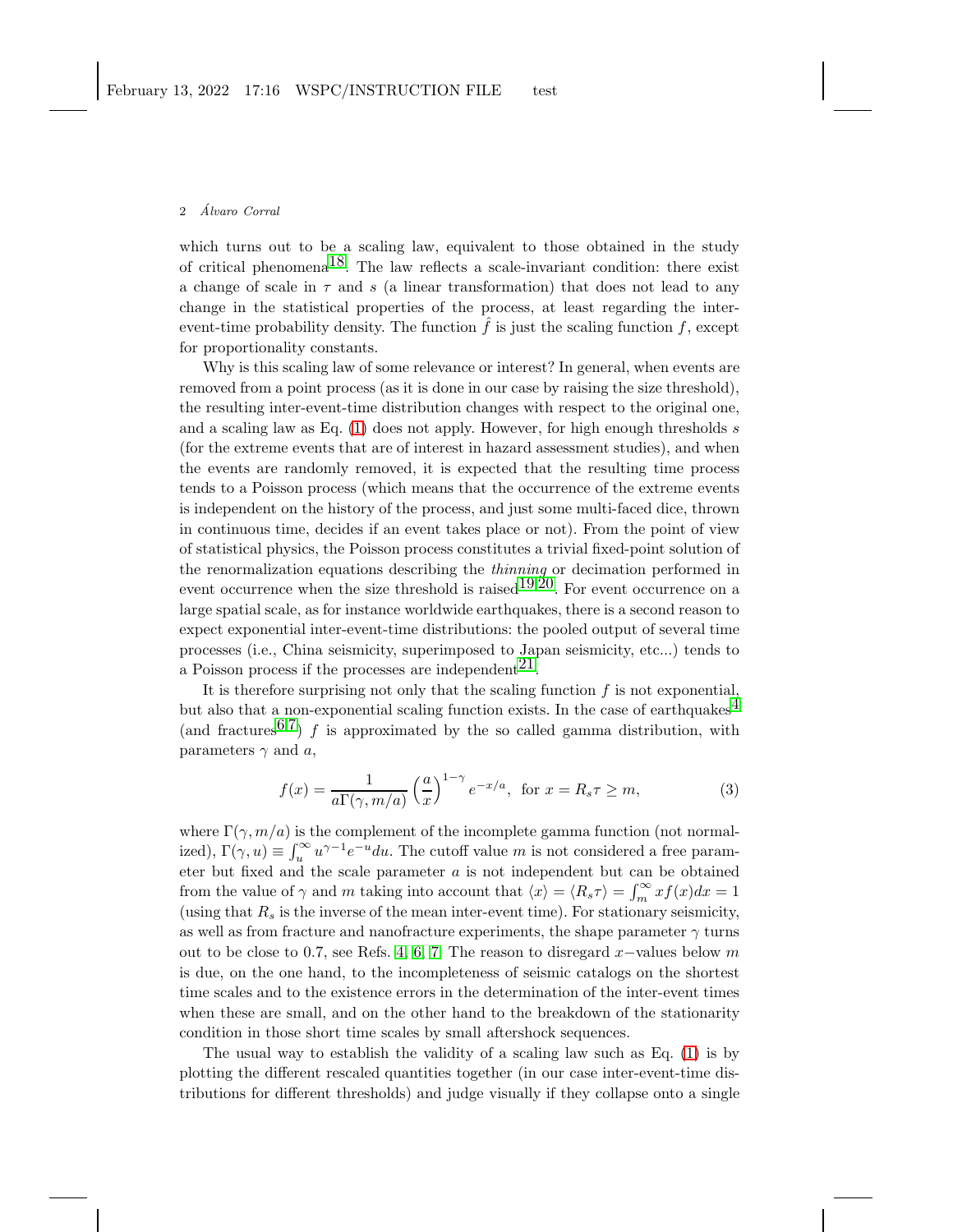curve or not. It would be nice if one could put some numbers into the quality of the scaling and the fit of the scaling function and test their limits of validity. Let us note that Kagan has argued that one of the reasons because theoretical physics has failed not only to predict but to explain earthquake occurrence is due to the poor use of statistics by the researchers in the field  $22$ . Indeed, "the quality of current" earthquake data statistical analysis is low. Since little or no study of random and systematic errors is performed, most published statistical results are artifacts." We believe this criticism has applicability beyond the case of statistical seismology.

In this paper we will first use the Kolmogorov-Smirnov two-sample test in order to evaluate the fulfillment of the inter-event-time scaling law [\(1\)](#page-0-0) in Southern California seismicity. Next, the goodness of the fit of the scaling function [\(3\)](#page-1-0) to the rescaled inter-event-time densities will be tested by adapting the procedure introduced by Clauset et  $al^{23}$ , consisting in maximum likelihood estimation of parameters, Kolmogorov-Smirnov one-sample statistic evaluation, and Monte Carlo simulation of the inter-event times in order to compute the distribution of the statistic.

## 2. Data

The seismological data used will be the Southern California waveform crosscorrelation catalog of Shearer *et al.*<sup>[24](#page-11-5)</sup> (for which, as far as the author knows, no study has published plain inter-event-time distributions  $D_s(\tau)$ , nevertheless, see also Refs. [25,](#page-11-6) [26\)](#page-11-7). The catalog spans the years 1984-2002 (included), containing 77034 earthquakes with magnitude  $M \geq 2$ . Notice that we will use M as a measure of size, although by the Gutenberg-Richter law it is not power-law distributed but exponentially distributed<sup>27</sup>. In order to recover a power-law distribution one has to deal with the seismic moment, or the energy, which are exponential functions of the magnitude.

We will concentrate in earthquake occurrence under stationary conditions. It is well know that earthquakes trigger more earthquakes with a rate that changes in time following the Omori law<sup>27</sup>. In general, this breaks stationarity, as the rate of occurrence is not constant in time; however, at (relatively) large scales the resulting superposition of time-varying rates yields a constant rate, as it happens in worldwide seismic occurrence, and also for Southern California in certain time periods in which the largest earthquakes do not occur, see Fig. 1 of Ref. [28.](#page-11-9) Precisely for this reason, inter-event-times for stationary seismicity are more reliable than for non-stationary periods, as the large earthquakes present in the latter case prevent the detection of the small ones<sup>29</sup>, which has dramatic consequences in the computation of the inter-event times.

The stationary time periods under consideration in this paper are (refining those in Ref. [28,](#page-11-9) following Ref. [30\)](#page-11-11): 1984 − 1986.5, 1990.3 − 1992.1, 1994.6 − 1995.6, 1996.1−1996.5, 1997−1997.6, 1997.75−1998.15, 1998.25−1999.35, 2000.55−2000.8, 2000.9 − 2001.25, 2001.6 − 2002, 2002.5 − 2003, where time is measured in years, 1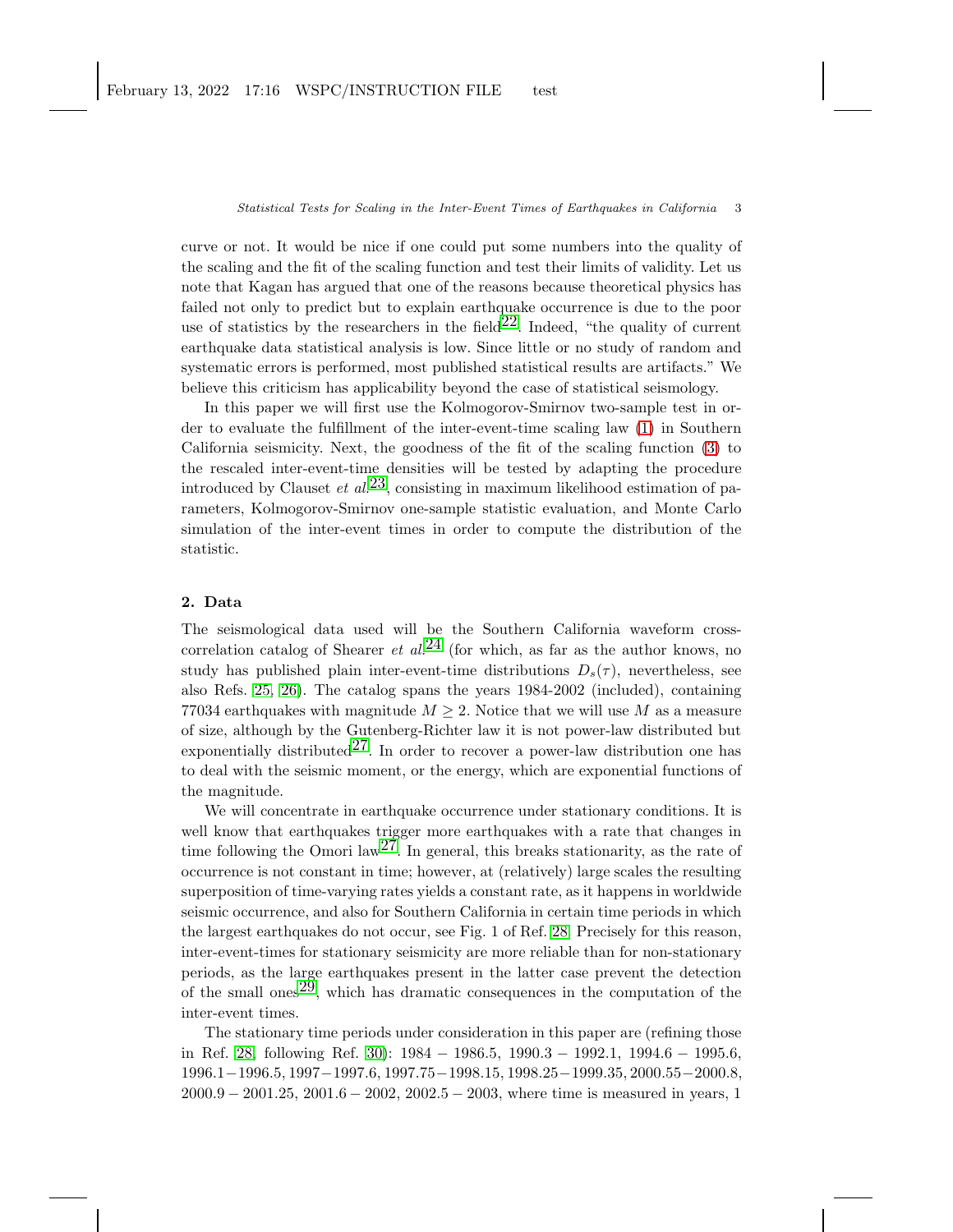#### 4 Alvaro Corral ´

year = 365.25 days (every 4 years an integer value in years corresponds to the true starting of the year) .

## 3. Testing Scaling

A simple way to quantify the validity of the scaling hypothesis in probability distributions can be obtained from the two-sample Kolmogorov-Smirnov (KS) test, which compares two empirical distributions. The procedure begins with the calculation of the maximum difference, in absolute value, between the rescaled cumulative distributions of the two data sets, i.e.,

$$
d_{kl} \equiv \max_{\forall x} |P_k(x) - P_l(x)|;
$$
\n(4)

as we have more than two data sets, we label them with indices  $k$  and  $l$ . The empirical cumulative distribution functions  $P_k(x)$  are calculated as the fraction of observations in data set k below value x, and constitute an estimation of the theoretical cumulative distribution function,  $F_k(x) \equiv \text{Prob}[\text{variable } < x] = \int_m^x D_k(x) dx$ .

Obviously, the difference  $d_{kl}$  is randomly distributed, and therefore we can refer to it as a statistic. The key element of the KS test is that when the data sets  $k$  and l come indeed from the same underlying distribution  $F(x) \equiv F_k(x) = F_l(x)$ , the distribution of the KS statistic  $d_{kl}$  turns out to be independent on the form of  $F(x)$ and can be easily computed. Therefore, the resulting value of  $d_{kl}$  can be considered as small or large by comparison with its theoretical distribution. Under the null hypothesis that both data sets come from the same distribution, the probability that the KS statistic is larger than the obtained empirical value  $d_{kl}$  gives the so called p−value, which constitutes the probability of making an error if the null hypothesis is rejected. The formulas for the probability distribution of  $d_{kl}$  are simple enough and are given by Press *et al.*<sup>31</sup>, depending only on the number of data N in each of the sets; so, approximately, for large  $N_e$ ,

<span id="page-3-0"></span>
$$
p = \text{Prob} \left[ \text{KS statistic} > d \right] = Q\left( \left[ \sqrt{N_e} + 0.12 + 0.11 / \sqrt{N_e} \right] d \right),
$$
 (5)

with  $Q$  a decreasing function taking values between 1 and 0 (see Ref. [31\)](#page-11-12) and  $N_e$  an effective number of data points (the "reduced" number, or one half of the harmonic mean of the number of data). Nevertheless, in order to calculate the p–value it is simpler to use the numerical routines provided in the same reference<sup>[31](#page-11-12)</sup> (in particular, the routine called probks).

Notice that we have to compare the distributions of seismicity for  $M \geq M_k$  and  $M \geq M_l$  after rescaling, i.e., as a function of  $R_k \tau$  and  $R_l \tau$ , respectively (otherwise, without rescaling, the distributions cannot be the same). In order to do that, for each data set, we first calculate the mean value of the inter-event time,  $\langle \tau \rangle_k = R_k^{-1}$ , and then, we disregard inter-event time values such that  $R_k \tau \leq m$ . The elimination of the smallest values increases the mean value of the remaining rescaled interevent times, so, we repeat the procedure: we recalculate the mean inter-event time and rescale again the data by the new rate, disregarding those values below  $m$ .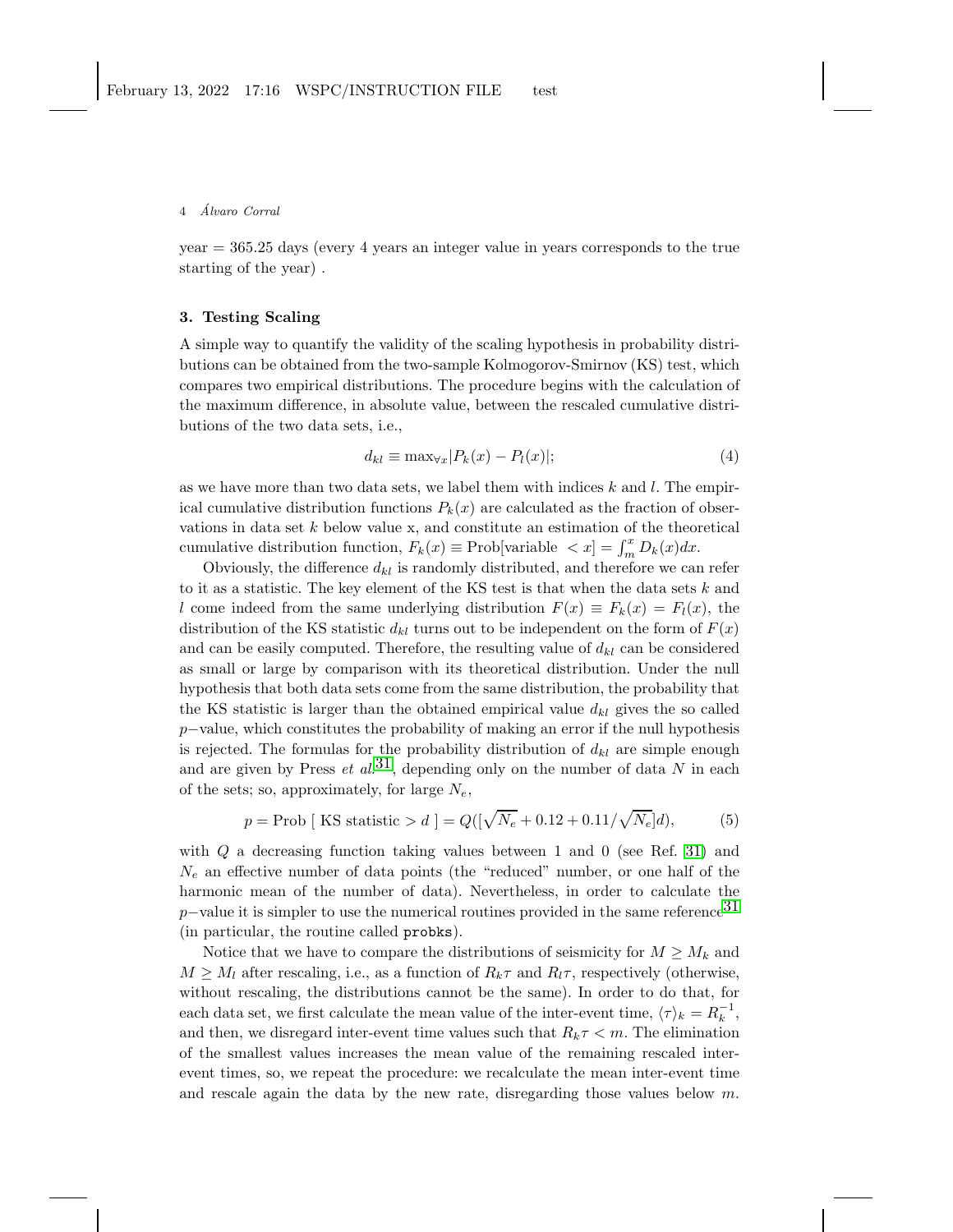The resulting data set has a mean value very close to one. We will assume that this procedure does not invalidate the applicability of the formulas we use for the calculation of the p−value.

The rescaled inter-event-time cumulative distributions for different magnitude ranges are shown at Fig. [1,](#page-9-13) ranging from  $M \geq 2$  to  $M \geq 4$ , fixing  $m = 0.01$ . The scaling seems rather good, except for the case  $M \geq 4$ . Table [1](#page-12-0) shows the KS statistic for each pair of distributions, as well as the corresponding p−values. Due to their high values (in all cases larger than 0.18 but in some others larger than 0.95), the null hypothesis cannot be rejected and each pair of data sets are compatible with the same underlying distribution, and therefore we have to agree with the scaling hypothesis (within statistical significance). Let us note that the  $p$ -value, being itself originated by a random set, is a random quantity (when different data sets are considered), and it turns out that the distribution of  $p$  is uniform, between 0 and 1. So, there is no reason to prefer  $p = 0.9$  in front of  $p = 0.2$ . Only small enough values of p should lead to the rejection of the null hypothesis.

The results for the same data using  $m = 0.001$  (which increases N), also shown in Table [1,](#page-12-0) are again in concordance with the scaling hypothesis, being the smallest p–value for this case larger than 0.14. Even for  $m = 10^{-4}$  all the p–values are above 0.2, except for some of the pairs involving the set with  $M \geq 2$ . The behavior of  $d_{kl}$  when m is changed, which, following Ref. [23](#page-11-4) should be a guide to chose the value of  $m$  (although in a different type of test, see next section), is not clear in this case.

### 4. Testing the Scaling Function

A different statistical test regards the goodness of the fit applied to some data. For instance, we can ask whether Eq. [\(3\)](#page-1-0) is a good approximation to the empirical scaled distributions of inter-event times. Here, we will adapt the method of Ref. [23](#page-11-4) to the kind of distributions that we are interested in.

First, a fit has to be performed. A usual way of proceed in the case of long-tailed distributions is to minimize the squared differences between the empirical density and the theoretical density in logarithmic scale; however, this method shows some problems and involves the arbitrary estimation of the density; other problems arises if one fits the cumulative distribution<sup>23</sup>. In contrast, maximum likelihood estimation avoids these difficulties by working directly with the "raw" data.

In order to be more general, let us consider the distribution given by the probability density,

<span id="page-4-0"></span>
$$
D(x) = \frac{\delta}{a\Gamma(\gamma/\delta, (m/a)^{\delta})} \left(\frac{a}{x}\right)^{1-\gamma} e^{-(x/a)^{\delta}}, \text{ for } x \ge m,
$$
 (6)

which constitutes the so called generalized gamma distribution, with shape parameters  $\gamma$  and  $\delta$  and scale parameter a. We consider  $\gamma$  and  $\delta$  greater than zero, the opposite case can be considered as well but then the function Γ has to be replaced by its complementary function (and multiplied by -1, as  $\delta < 0$ ). The cutoff value m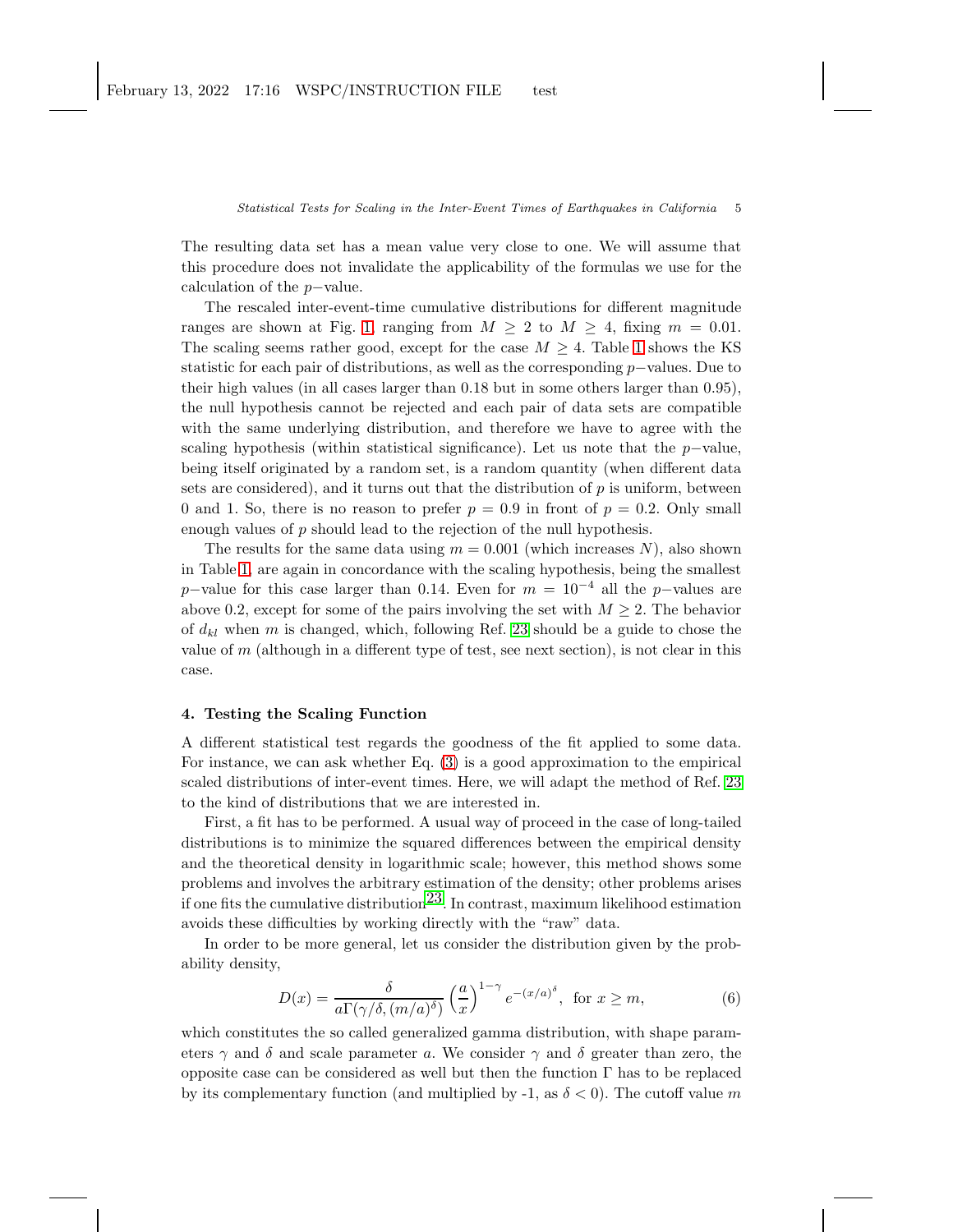### 6 Alvaro Corral ´

could be fixed to zero, but, as we have mentioned, for our data it is convenient to consider  $m > 0$ .

The  $n$ −th moment of the distribution is given by

$$
\langle x^n \rangle = a^n \frac{\Gamma\left(\frac{\gamma + n}{\delta}, \frac{m^\delta}{a^\delta}\right)}{\Gamma\left(\frac{\gamma}{\delta}, \frac{m^\delta}{a^\delta}\right)},\tag{7}
$$

for  $\gamma > 0$  and  $\delta > 0$ . Notice that a particular case is given by the scaling function  $f(x)$  appearing in Eq. [\(1\)](#page-0-0), for which  $\langle x \rangle \equiv 1$ , and only two of the three parameters are free; nevertheless we will not make use of that restriction for estimating the parameters.

The method of maximum likelihood estimation is based on the calculation of the likelihood function  $L$ , see Ref. [23.](#page-11-4) This is given by (or, in order to avoid dimensional problems, proportional to) the probability per unit of  $x^N$  that the data set comes from a particular distribution, given the values of its parameters i.e.,

$$
L(\gamma, \delta, a) = \frac{Prob[x_1, x_2, \dots x_N | \gamma, \delta, a]}{dx_1, dx_2, \dots dx_N} \simeq \prod_{i=1}^N D(x_i | \gamma, \delta, a), \tag{8}
$$

where  $N$  is the number of data and we make explicit the dependence of the probability density on its parameters. The last step assumes that each value  $x_i$  is independent on the rest. Naturally, this is not always the case (we know that earthquake inter-event times are correlated  $32,28,33$  $32,28,33$  $32,28,33$ ) and then the maximum likelihood method provides an estimation of the distribution that generates the dataset in consideration but it may be that the dataset is not representative of the process we are studying (due to correlations, the phase space may not be evenly sampled).

It is more practical to work with the log-likelihood,  $\ell$ , which is the logarithm of the likelihood; dividing also by  $N$ ,

$$
\ell(\gamma, \delta, a) \equiv \frac{\ln L(\gamma, \delta, a)}{N} = \frac{1}{N} \sum_{i=1}^{N} \ln D(x_i | \gamma, \delta, a), \tag{9}
$$

which, notice, can be understood as a kind of estimator of the entropy of the distribution from the available data (with a missing −1 sign). In the case of the generalized gamma distribution [\(6\)](#page-4-0) it is easy to get that

<span id="page-5-0"></span>
$$
\ell(\gamma, \delta, a) = \ln \delta - \ln \Gamma \left( \frac{\gamma}{\delta}, \left( \frac{m}{a} \right)^{\delta} \right) + \gamma \ln \frac{G}{a} - \left( \frac{A(\delta)}{a} \right)^{\delta},\tag{10}
$$

where we have omitted a term  $-\ln G$  that is independent on the parameters of the distribution, and we have introduced G as the geometric mean of the data,  $\ln G \equiv$  $(\sum \ln x_i)/N$ , and  $A(\delta)$  as what we may call the δ−power mean,  $A(\delta) \equiv \sqrt[\delta]{\sum x_i^{\delta}}/N$ (which, in contrast to  $G$ , depends on the value of the parameter  $\delta$ ; for instance, for  $\delta = 1$ , A is the arithmetic mean, but for  $\delta = -1$ , A is the harmonic mean).

The best estimate of the parameters would be that that maximizes the likelihood, or, equivalently, the log-likelihood. The previous expression is too complicated to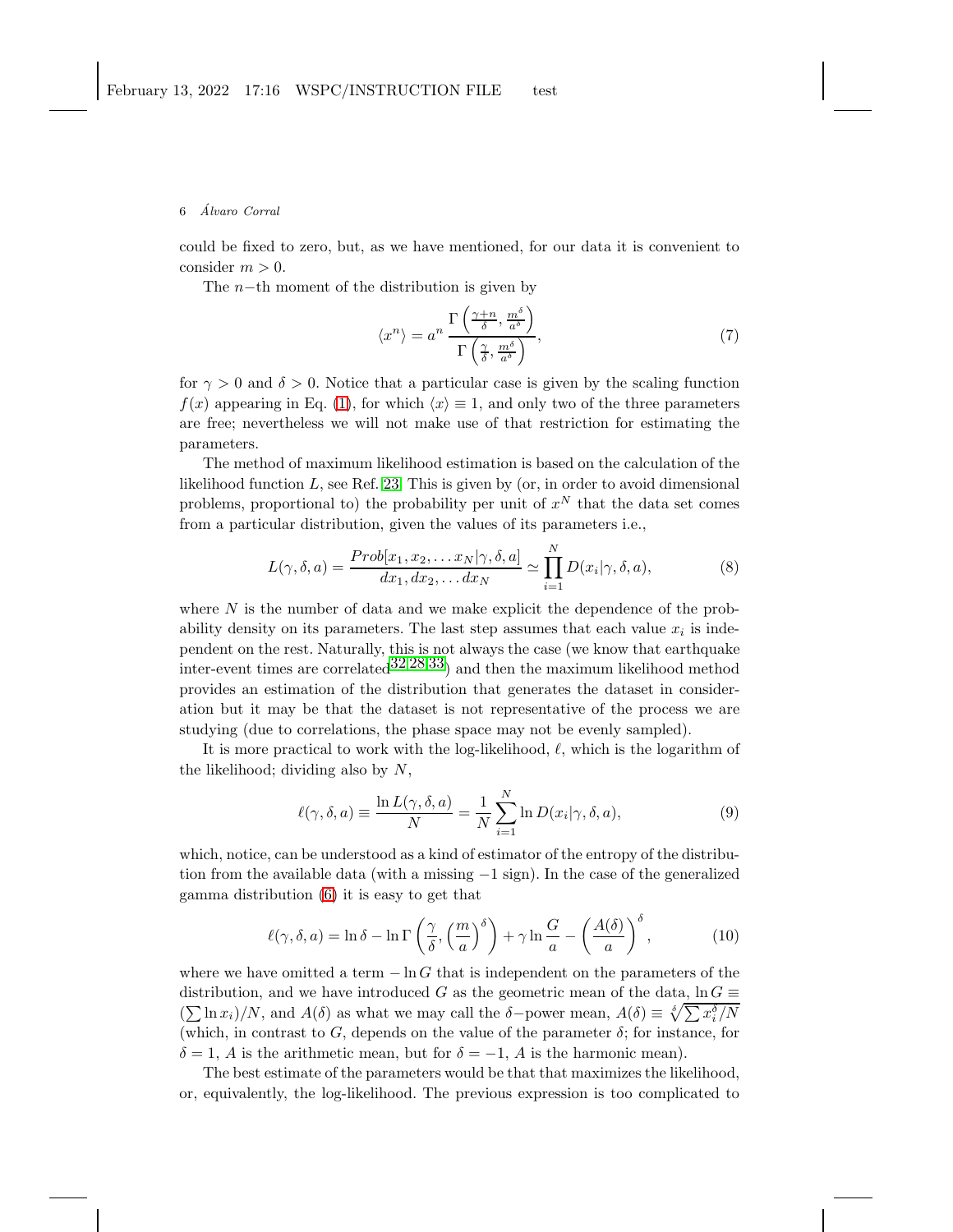be maximized analytically, and it is too complicated to differentiate even (in fact, we would need to compute the derivative of the incomplete gamma function). So, we will perform a direct numerical maximization (in particular we will use the numerical routine amoeba from Ref. [31;](#page-11-12) the function  $\Gamma$  can be computed from the same source using routines gammq and gammln).

Fixing  $\delta \equiv 1$ , from which we recover Eq. [\(3\)](#page-1-0) as a model of the distribution (which yields only one free parameter and has the advantage of being compatible with a Poisson process in the limit of long times), the resulting values of the parameters  $\gamma$ and a, obtained from maximum likelihood estimation, are given in Table [2.](#page-12-1) In all cases, except for  $M \geq 4$ , and if the cutoff m is not too small, the values of  $\gamma$  are close to 0.7.

Once we have obtained the estimators of the parameters, we can ask about their meaning. Maximum-likelihood estimation does not mean that it is likely that the data comes from the proposed theoretical distribution, with those parameters. In fact, maximum likelihood can be minimum unlikelihood, i.e., we are taking the less bad option among those provided by the a priori assumed probability model. In order to address this issue it is necessary to perform a goodness-of-fit test.

Following Ref. [23](#page-11-4) we can employ again the Kolmogorov-Smirnov test, this time for one sample. The KS statistic is, similarly as before

$$
d \equiv \max_{\forall x} |P(x) - F(x)| \tag{11}
$$

where  $P(x)$  is the empirical cumulative distribution of the data, defined in the previous section, and  $F(x)$  is the theoretical proposal. For the distribution of Eq. [\(6\)](#page-4-0),

<span id="page-6-0"></span>
$$
F(x) \equiv \int_{m}^{x} D(x)dx = 1 - \frac{\Gamma(\gamma/\delta, (x/a)^{\delta})}{\Gamma(\gamma/\delta, (m/a)^{\delta})} \text{ for } x \ge m.
$$
 (12)

The resulting values of  $d$  for our problem are also shown in Table [2.](#page-12-1) Now we can apply the recipe of Clauset *et al.* in order to select the most appropriate value of the cutoff  $m$ , which consists in selecting the value which minimizes  $d$ . Comparing between 0.003, 0.01, and 0.03, it seems clear that we should chose  $m = 0.01$ .

At this point we could proceed as in the previous section, using the formulas for the distribution of d. However, that only would be right if we were not estimating  $F(x)$  from the data (if we were comparing with a theory free of parameters for instance). In order to know the distribution of the statistic  $d$  when the data are generated by the model with the parameters obtained by maximum likelihood estimation, we will use Monte Carlo simulations. Indeed, generating data from the theoretical distribution, we can repeat the whole process to obtain the statistical behavior of d when the null hypothesis is true (when the data come from the proposed theoretical distribution), and we can do it many times, in order to get significant statistics.

Schematically, the process for the calculation of  $p$  consists of the multiple iteration of the following steps: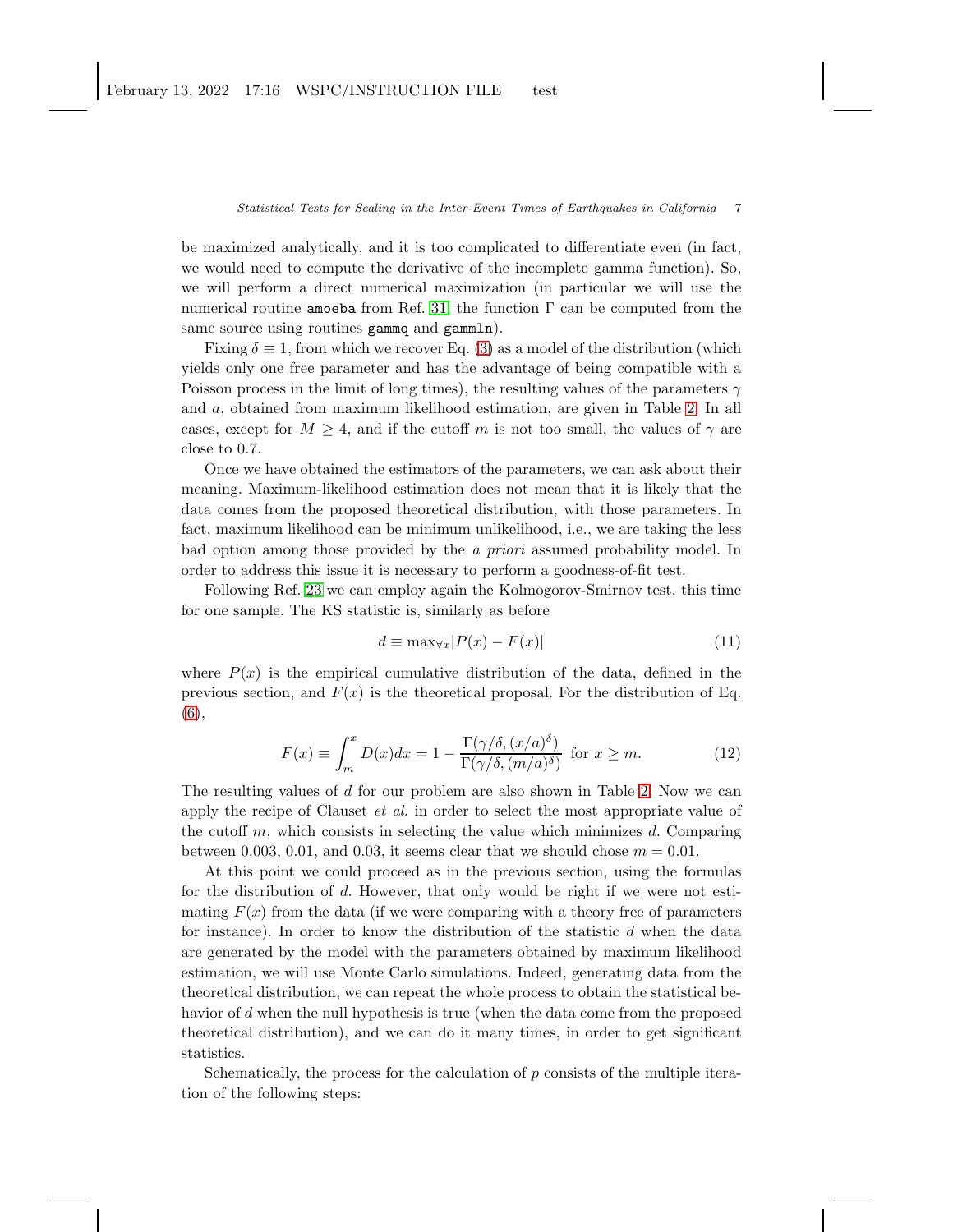8 *Alvaro Corral* 

- (1) Simulate synthetic data s from the distribution given by Eq. [\(3\)](#page-1-0) using the parameters  $\gamma$  and a obtained before for the empirical data
- (2) Estimate the parameters  $\gamma_s$  and  $a_s$  by fitting the synthetic data s to Eq. [\(3\)](#page-1-0) (proceeding in the same way as described above for the empirical data, see Eq. [\(10\)](#page-5-0) and so on).
- (3) Evaluate the KS statistic for the distribution of synthetic data s [generated in (1) with parameters  $\gamma$  and a] and the theoretical distribution with parameters  $\gamma_s$  and  $a_s$  [calculated in (2)], i.e.,  $d_s = \max_{\forall x} |P_s(x|\gamma, a) - F(x|\gamma_s, a_s)|$

We will obtain synthetic inter-event times from the gamma distribution by generating a table of the cumulative distribution. As the probability of an event has to be the same independently on the random variable we assign to that event, then,  $u = F(x)$ , where u is a uniform random number between zero and one and is also its own cumulative distribution. We can calculate numerically the function  $F(x)$ (thanks to the numerical recipes gammq and gammln<sup>31</sup>), but are unable to calculate its inverse (at least, in a reasonable computer time), so we will tabulate the values of  $F(x)$ , for selected values of x in log scale (this is to deal with the multiple time scales that appear in the process, described by Eq. [\(3\)](#page-1-0) or [\(12\)](#page-6-0) when  $\gamma$  < 1 and  $m \ll 1$ ). To be concrete,  $x(k) = me^{\alpha k}$ , where  $k = 0, 1, \ldots$  and  $\alpha$  is just a constant. Then, when a uniform value  $u$  is generated we can obtain the corresponding value of  $x$  by looking at the table and interpolating (or extrapolating) using the closest values of  $u(k) = F(x(k))$ .

For the case of our interest, the p–values calculated in this way, using  $1000$ randomly generated samples (which yield an uncertainty of about 3  $\%$  in p), are included in Table [2.](#page-12-1) Taking  $m = 0.01$  (the value arising by the application of Clauset et al. recommendation), we cannot reject the hypothesis that the data set comes from the theoretical distribution with maximum likelihood parameters, except for  $M > 2$ , which yields  $p = 0.032$ , which is beyond the usual onset of acceptance of the null hypothesis,  $p = 0.05$ . Figure [2](#page-10-3) illustrates the reason of the rejection. Indeed, although the theoretical distribution is very close to the empirical one, the difference is large enough for the high number of data involved. Although Eq. [\(5\)](#page-3-0) is not valid in this case, we can use it as an approximation and see how for large N the statistic d scales as  $1/\sqrt{N}$  ( $N_e = N$  here). As the mode of the distribution Q in Eq. [\(5\)](#page-3-0) is around 0.735 and practically all the probability is contained below 2, this means that we can expect  $d < 2/\sqrt{N}$ . So, for large N, d tends to zero, and the KS test is able to detect any small difference between the proposed theoretical distribution and the "true" distribution. This means that the test is not adequate if we are just interested to find an approximation to the true distribution, as only the "true" distribution is not rejected for a sufficient number of data. For comparison, we show in Table [3](#page-13-0) the results for an exponential scaling function, which is clearly rejected except for  $M \geq 4$ .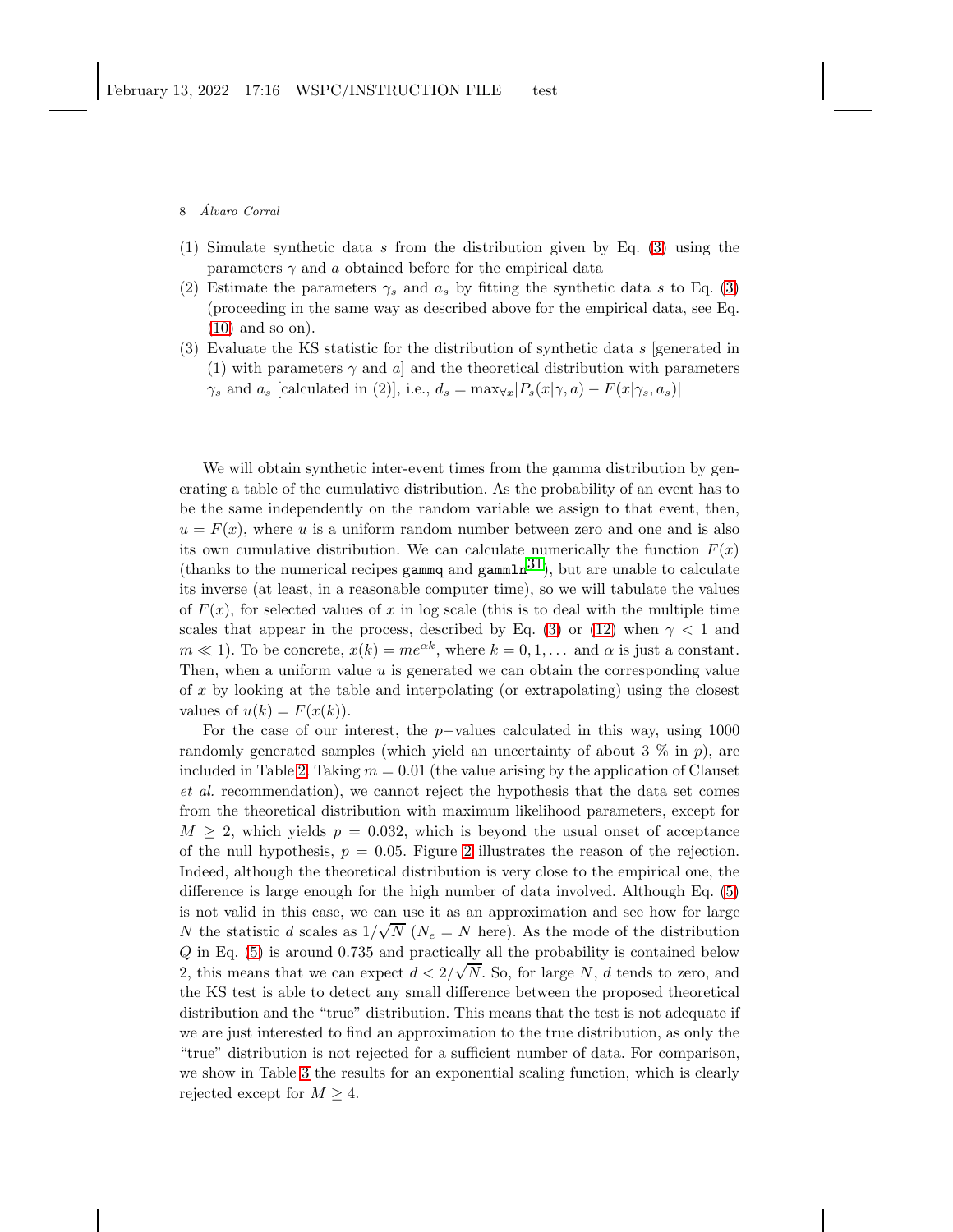### 5. Discussion

As another alternative, note that we have tested separately the validity of the scaling law and the adequacy of the scaling function given by Eq. [\(3\)](#page-1-0). We could take advantage of the scaling behavior to fit and test the goodness of fit of the scaling function. For instance, we could combine all rescaled data sets (for all values of the minimum magnitude) and proceed as in Sect. 3 for this combined data set. The problem is that, by virtue of the Gutenberg-Richter law, when the minimum magnitude is raised in one unit, the number of events decreases by a factor 10, and therefore, data sets with large minimum magnitudes are under-represented. Perhaps we could just truncate the samples in order that all of them had the same number of data, but that would lead to a tremendous wasting of information.

The surprising character of the scaling law [\(1\)](#page-0-0) when the scaling function is not exponential has lead to some criticisms by Molchan<sup>34</sup> and Saichev and Sornette<sup>35</sup>. The latter authors propose that, for the so called ETAS model, the scaling law is not valid, and one has a very slow variation of the inter-event-time distribution when the magnitude threshold is raised. Although we have tested that the scaling law is consistent with the data within statistical significance, this does not mean that we should reject Saichev and Sornette result. Nevertheless, the simplicity of the scaling hypothesis makes it the most adequate model for seismicity, at least as a null model to contrast with other hypothesis. On the other hand, other seismicity models have been recently proposed, which, in contrast to the ETAS model, are fully scale invariant and one would expect that are characterized by scaling inter-event-time distributions[36](#page-11-17),[37](#page-11-18),[38](#page-11-19),[39](#page-11-20),[40.](#page-11-21)

Saichev and Sornette also provide a pseudo-scaling function to which inter-eventtime distributions can be fit  $34,35$ . In principle, the very same procedure used in our paper can be applied directly in order to fit the parameters of the Saichev-Sornette function and test the goodness-of-fit of the outcome. It is expected that the use of this new function, which has more parameters than Eq. [\(3\)](#page-1-0) and models better the left tail of the distribution, could lead to the reduction of the cutoff  $m$  above which the functions are fit. We leave this task for future research.

### Acknowledgements

The author has been benefited by discussions with A. Deluca and R. D. Malmgren, and appreciate the generosity of Shearer et al. to make the results of their research publicly available. This research has been part of the Spanish projects FIS2006- 12296-C02-01 and 2005SGR-0087.

### <span id="page-8-0"></span>References

- 1. P. Bak, K. Christensen, L. Danon, and T. Scanlon. Unified scaling law for earthquakes. *Phys. Rev. Lett.* 88, 178501, 2002.
- <span id="page-8-1"></span>2. A. Corral. Local distributions and rate fluctuations in a unified scaling law for earthquakes. *Phys. Rev. E* 68, 035102, 2003.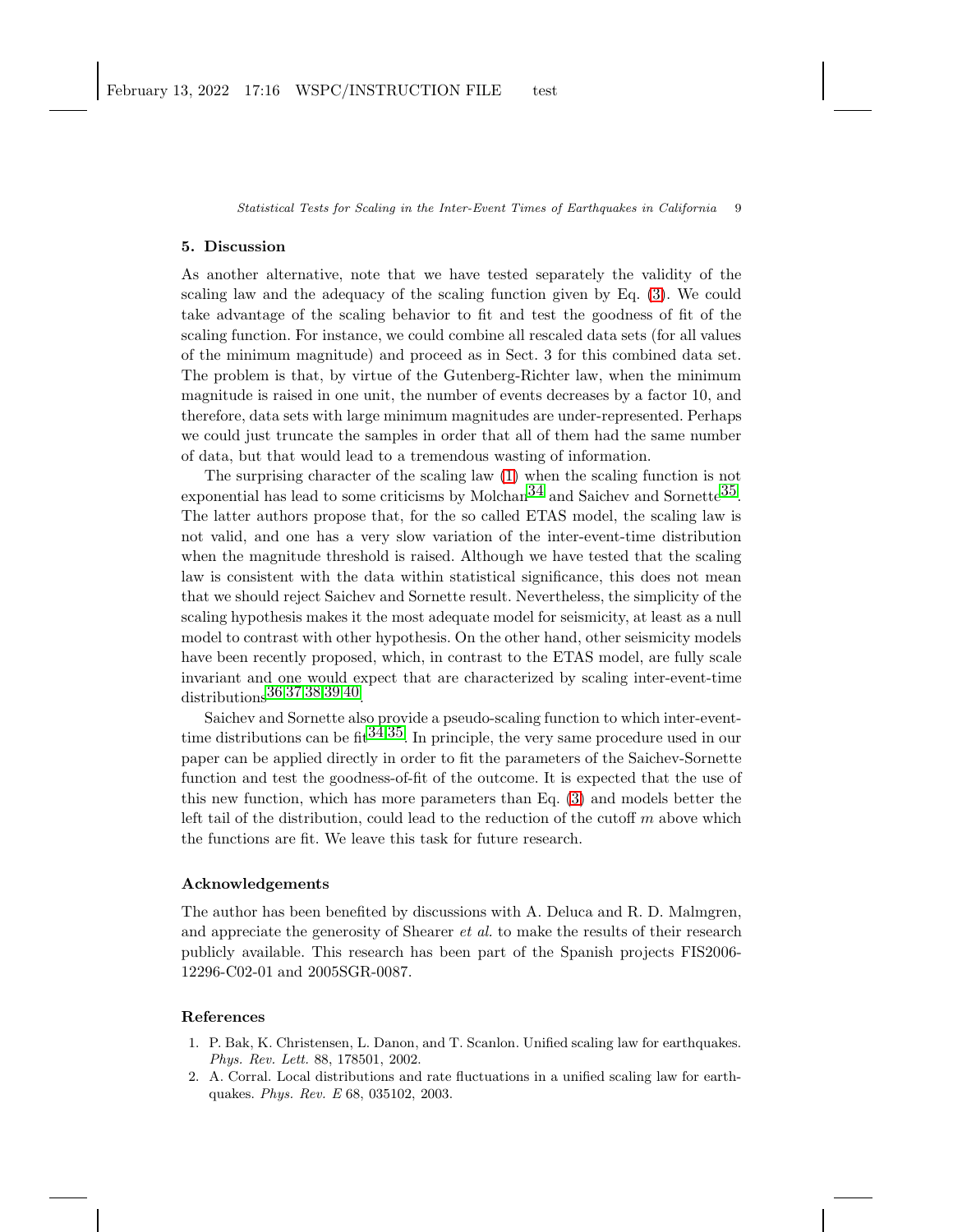#### 10 *Álvaro Corral*



<span id="page-9-13"></span>Fig. 1. Rescaled inter-event-time cumulative distributions for Southern California stationary seismicity, fixing minimum  $x$ -value  $m = 0.01$ . The collapse of the distributions is an indication of scaling, in agreement with the results of the KS tests performed.

- <span id="page-9-0"></span>3. A. Corral. Universal local versus unified global scaling laws in the statistics of seismicity. *Physica A* 340, 590–597, 2004.
- <span id="page-9-1"></span>4. A. Corral. Long-term clustering, scaling, and universality in the temporal occurrence of earthquakes. *Phys. Rev. Lett.* 92, 108501, 2004.
- <span id="page-9-2"></span>5. A. Bunde, J. F. Eichner, J. W. Kantelhardt, and S. Havlin. Long-term memory: a natural mechanism for the clustering of extreme events and anomalous residual times in climate records. *Phys. Rev. Lett.* 94, 048701, 2005.
- <span id="page-9-3"></span>6. J. Åström, P. C. F. Di Stefano, F. Pröbst, L. Stodolsky, J. Timonen, C. Bucci, S. Cooper, C. Cozzini, F.v. Feilitzsch, H. Kraus, J. Marchese, O. Meier, U. Nagel, Y. Ramachers, W. Seidel, M. Sisti, S. Uchaikin, and L. Zerle. Fracture processes observed with a cryogenic detector. *Phys. Lett. A* 356, 262–266, 2006.
- <span id="page-9-4"></span>7. J. Davidsen, S. Stanchits, and G. Dresen. Scaling and universality in rock fracture. *Phys. Rev. Lett.* 98, 125502, 2007.
- <span id="page-9-5"></span>8. E. L. Geist and T. Parsons. Distribution of tsunami interevent times. *Geophys. Res. Lett.* 35, L02612, 2008.
- <span id="page-9-6"></span>9. M. Baiesi, M. Paczuski, and A. L. Stella. Intensity thresholds and the statistics of the temporal occurrence of solar flares. *Phys. Rev. Lett.* 96, 051103, 2006.
- <span id="page-9-7"></span>10. A. Corral, L. Telesca, and R. Lasaponara. Scaling and correlations in the dynamics of forest-fire occurrence. *Phys. Rev. E* 77, 016101, 2008.
- <span id="page-9-8"></span>11. T. Nakamura, K. Kiyono, K. Yoshiuchi, R. Nakahara, Z. R. Struzik, and Y. Yamamoto. Universal scaling law in human behavioral organization. *Phys. Rev. Lett.* 99, 138103, 2007.
- <span id="page-9-9"></span>12. I. Osorio, M. G. Frei, D. Sornette, J. Milton, and Y.-C. Lai. Epileptic seizures: Quakes of the brain? *<http://arxiv.org>*, 0712.3929, 2007.
- <span id="page-9-10"></span>13. A. Corral, R. Ferrer-i-Cancho, G. Boleda, and A. Díaz-Guilera. Universal complex structures in written language. *<http://arxiv.org>*, 0901.2924, 2009.
- <span id="page-9-11"></span>14. A.-L. Barab´asi. The origin of bursts and heavy tails in human dynamics. *Nature* 435, 207–211, 2005.
- <span id="page-9-12"></span>15. K. Yamasaki, L. Muchnik, S. Havlin, A. Bunde, and H. E. Stanley. Scaling and memory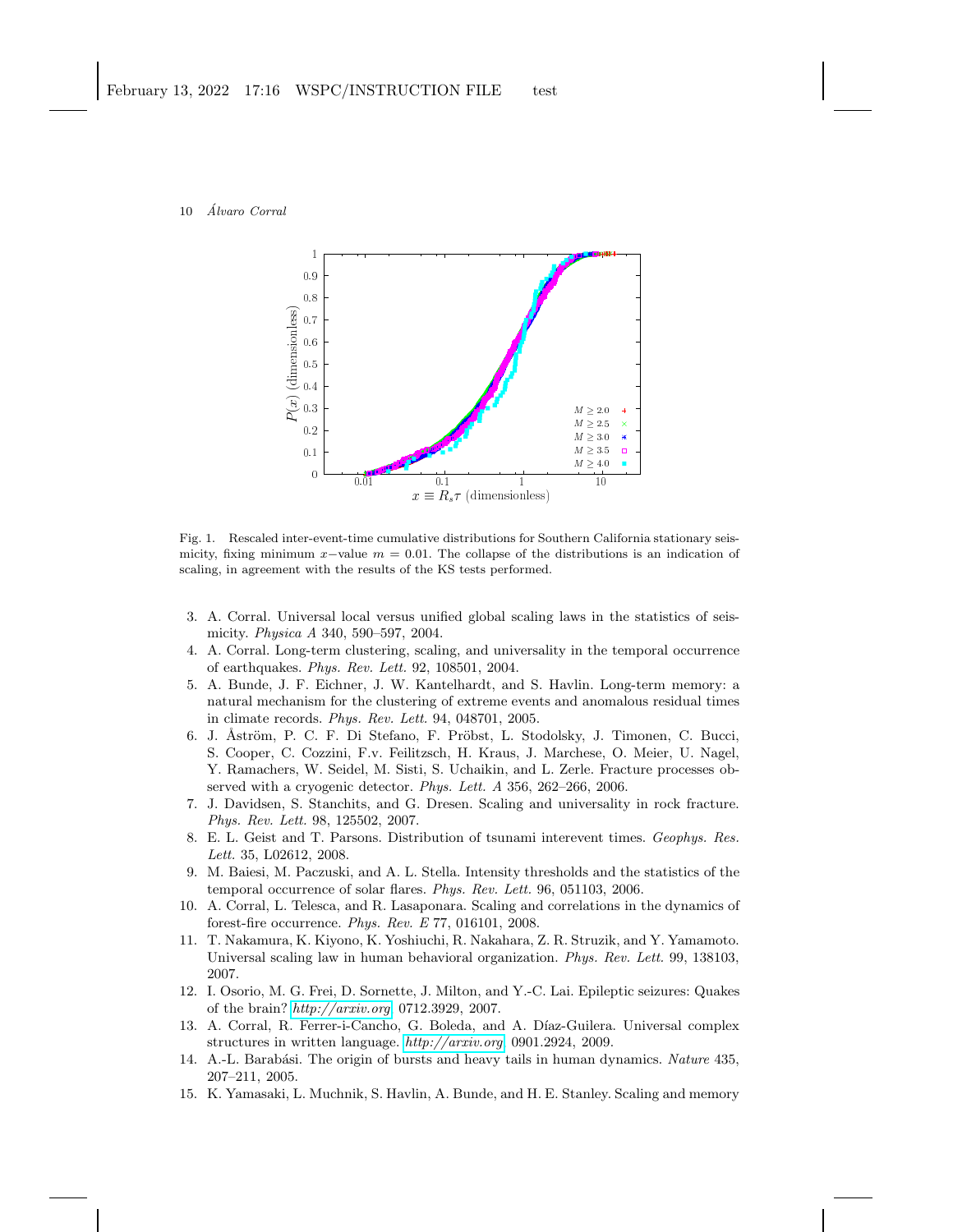

<span id="page-10-3"></span>Fig. 2. (a) Rescaled inter-event-time cumulative distribution for Southern California stationary seismicity with  $M \geq 2$ , fixing minimum x-value  $m = 0.01$ , together with the fit obtained by maximum likelihood estimation. The p−value corresponding to the KS statistic, determined by Monte Carlo simulation turns out to be as small as 0.032, although the fit is visually acceptable. (b) Same as before, in log-log scale, together with a pure power law with the same exponent. (c) Difference between the distribution and its fit,  $P(x) - F(x)$ , which yields the KS statistic when its absolute value is maximized. (d) The corresponding probability density, estimated with 5 bins per decade, for comparison. Also the best fit and a pure power law are shown.

in volatility return intervals in financial markets. *Proc. Natl. Acad. Sci. USA* 102, 9424–9428, 2005.

- <span id="page-10-0"></span>16. U. Harder and M. Paczuski. Correlated dynamics in human printing behavior. *Physica A* 361, 329–336, 2006.
- <span id="page-10-1"></span>17. K.-I. Goh and A.-L. Barabási. Burstiness and memory in complex systems. *Europhys*. *Lett.* 81, 48002, 2008.
- <span id="page-10-2"></span>18. H. E. Stanley. Scaling, universality, and renormalization: Three pillars of modern critical phenomena. *Rev. Mod. Phys.* 71, S358–S366, 1999.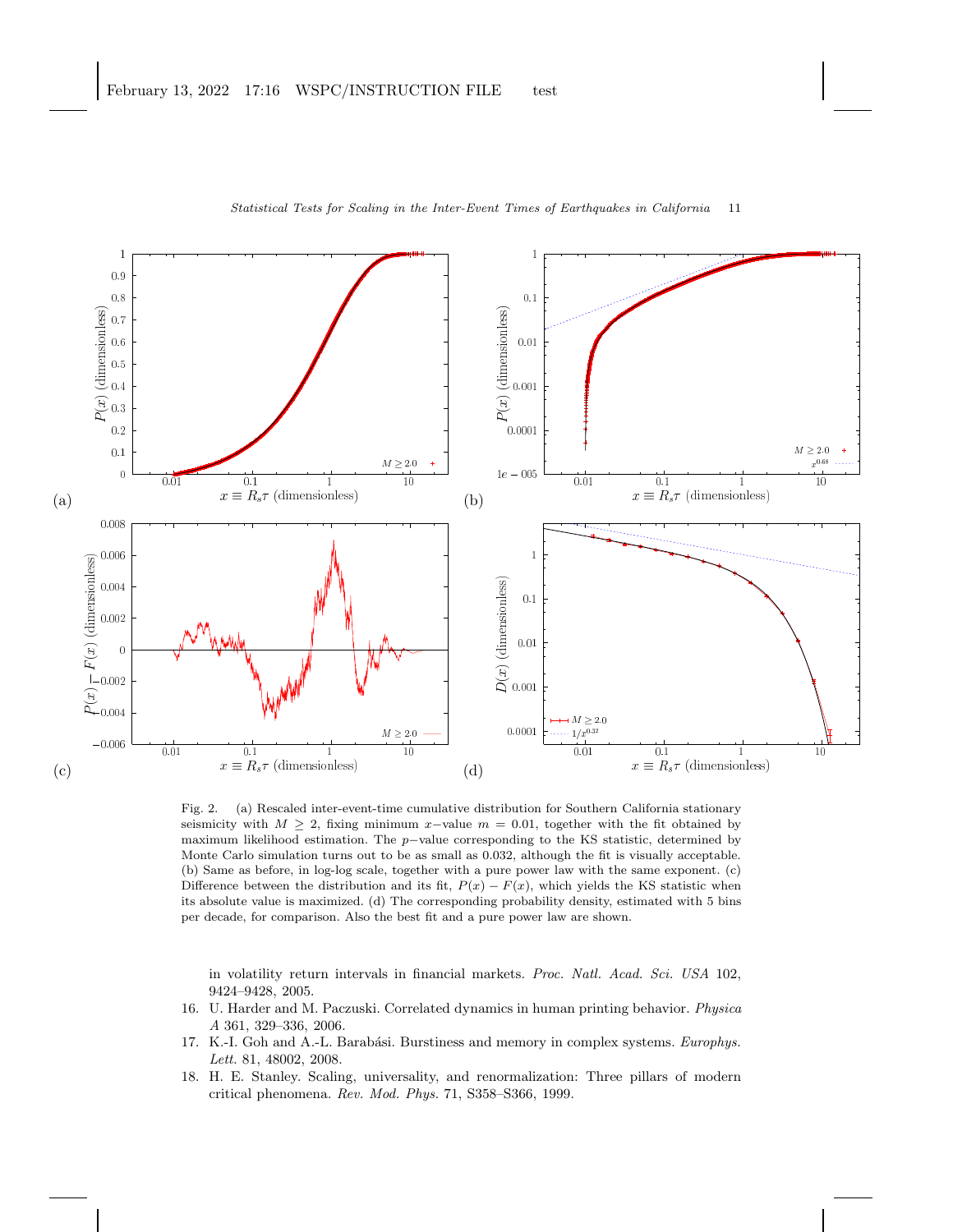12 *Álvaro Corral* 

- <span id="page-11-1"></span><span id="page-11-0"></span>19. A. Corral. Renormalization-group transformations and correlations of seismicity. *Phys. Rev. Lett.* 95, 028501, 2005.
- <span id="page-11-2"></span>20. A. Corral. Point-occurrence self-similarity in crackling-noise systems and in other complex systems. *J. Stat. Mech.* 2009, P01022, 2009.
- <span id="page-11-3"></span>21. D. R. Cox and P. A. W. Lewis. *The Statistical Analysis of Series of Events*. Methuen, London, 1966.
- 22. Y. Y. Kagan. Why does theoretical physics fail to explain and predict earthquake occurrence? In P. Bhattacharyya and B. K. Chakrabarti, editors, *Modelling Critical and Catastrophic Phenomena in Geoscience*, Lecture Notes in Physics, 705, pages 303–359. Springer, Berlin, 2006.
- <span id="page-11-4"></span>23. A. Clauset, C. R. Shalizi, and M. E. J. Newman. Power-law distributions in empirical data. *SIAM Rev.*, accepted, 2009.
- <span id="page-11-5"></span>24. P. Shearer, E. Hauksson, and G. Lin. Southern California hypocenter relocation with waveform cross- correlation, part 2: Results using source-specific station terms and cluster analysis. *Bull. Seismol. Soc. Am.* 95, 904–915, 2005. <http://www.data.scec.org/ftp/catalogs/SHLK/>, file SHLK 1 02.txt.
- <span id="page-11-6"></span>25. A. Corral. Universal earthquake-occurrence jumps, correlations with time, and anomalous diffusion. *Phys. Rev. Lett.* 97, 178501, 2006.
- <span id="page-11-7"></span>26. J. Davidsen, P. Grassberger, and M. Paczuski. Earthquake recurrence as a record breaking process. *Geophys. Res. Lett.* 33, L11304, 2006.
- <span id="page-11-8"></span>27. H. Kanamori and E. E. Brodsky. The physics of earthquakes. *Rep. Prog. Phys.* 67, 1429–1496, 2004.
- <span id="page-11-9"></span>28. A. Corral. Dependence of earthquake recurrence times and independence of magnitudes on seismicity history. *Tectonophys.* 424, 177–193, 2006.
- <span id="page-11-10"></span>29. A. Helmstetter, Y. Y. Kagan, and D. D. Jackson. Comparison of short-term and timeindependent earthquake forecast models for Southern California. *Bull. Seismol. Soc. Am.* 96, 90–106, 2006.
- <span id="page-11-11"></span>30. A. Corral. Structure of earthquake occurrence in space, time and magnitude. *Terra Nova* 19, 337–343, 2007.
- <span id="page-11-12"></span>31. W. H. Press, S. A. Teukolsky, W. T. Vetterling, and B. P. Flannery. *Numerical Recipes in FORTRAN*. Cambridge University Press, Cambridge, 2nd edition, 1992.
- <span id="page-11-13"></span>32. V. N. Livina, S. Havlin, and A. Bunde. Memory in the occurrence of earthquakes. *Phys. Rev. Lett.* 95, 208501, 2005.
- <span id="page-11-14"></span>33. S. Lennartz, V. N. Livina, A. Bunde, and S. Havlin. Long-term memory in earthquakes and the distribution of interoccurrence times. *Europhys. Lett.* 81, 69001, 2008.
- <span id="page-11-15"></span>34. G. Molchan. Interevent time distribution in seismicity: a theoretical approach. *Pure Appl. Geophys.* 162, 1135–1150, 2005.
- <span id="page-11-16"></span>35. A. Saichev and D. Sornette. "Universal" distribution of interearthquake times explained. *Phys. Rev. Lett.* 97, 078501, 2006.
- <span id="page-11-18"></span><span id="page-11-17"></span>36. D. Vere-Jones. A class of self-similar random measure. *Adv. Appl. Prob.* 37, 908–914, 2005.
- 37. A. Saichev and D. Sornette. Vere-Jones's self-similar branching model. *Phys. Rev. E* 72, 056122, 2005.
- <span id="page-11-19"></span>38. E. Lippiello, C. Godano, and L. de Arcangelis. Dynamical scaling in branching models for seismicity. *Phys. Rev. Lett.* 98, 098501, 2007.
- <span id="page-11-21"></span><span id="page-11-20"></span>39. D. L. Turcotte, J. R. Holliday, and J. B. Rundle. *Geophys. Res. Lett.* 34, L12303, 2007.
- 40. J. R. Holliday, D. L. Turcotte, and J. B. Rundle. *Physica A* 387, 933–943, 2008.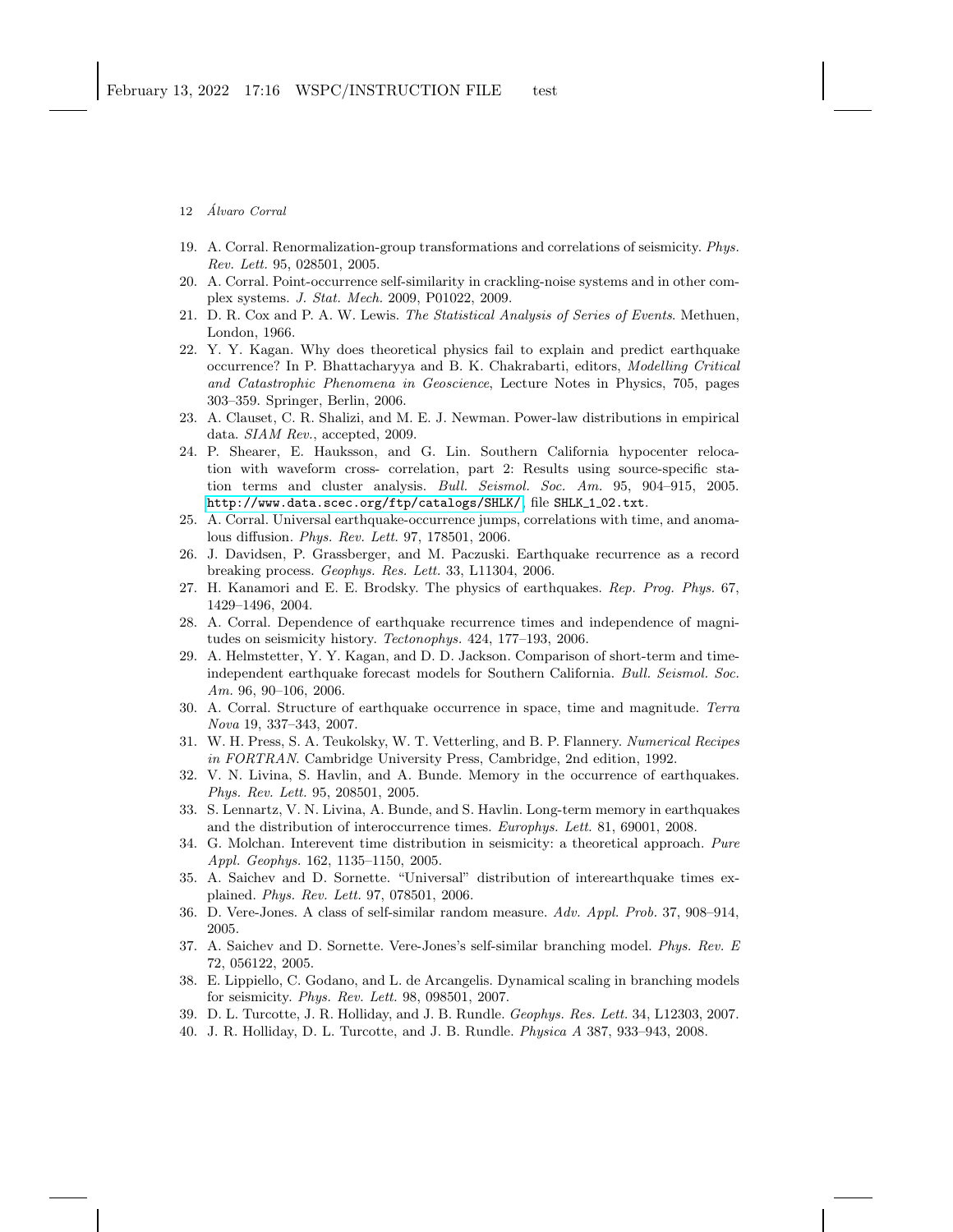<span id="page-12-0"></span>Table 1. KS statistic d (below the diagonal) and corresponding p−value (above diagonal, in percentage) for rescaled Southern-California stationary– seismicity inter-event-time distributions, with lower cutoffs  $m = 0.01$  (top) and  $m = 0.001$  (bottom). The scaling hypothesis cannot be rejected.

| $m = 0.01$   | N     | M > 2.0 | M > 2.5 | M > 3.0      | M > 3.5      | M > 4.0 |
|--------------|-------|---------|---------|--------------|--------------|---------|
| M > 2.0      | 18870 |         | 26.1%   | 36.0%        | 97.3%        | 21.3%   |
| M > 2.5      | 4953  | 0.016   |         | 63.2%        | 86.3%        | 18.3%   |
| $M \geq 3.0$ | 1184  | 0.028   | 0.024   |              | 95.7%        | 22.8%   |
| $M \geq 3.5$ | 309   | 0.028   | 0.035   | 0.032        |              | 20.8%   |
| $M \geq 4.0$ | 70    | 0.125   | 0.129   | 0.126        | 0.138        |         |
|              |       |         |         |              |              |         |
| $m = 0.001$  | N     | M > 2.0 | M > 2.5 | $M \geq 3.0$ | $M \geq 3.5$ | M > 4.0 |
| M > 2.0      | 19821 |         | 41.6%   | 43.8%        | 14.3%        | 31.9%   |
|              |       |         |         |              |              |         |
| $M \geq 2.5$ | 5187  | 0.014   |         | 57.1\%       | 29.6%        | 31.1%   |
| $M \geq 3.0$ | 1268  | 0.025   | 0.024   |              | 68.0%        | 33.5%   |
| $M \geq 3.5$ | 340   | 0.062   | 0.054   | 0.044        |              | 28.1%   |

<span id="page-12-1"></span>Table 2. Maximum likelihood parameters  $\gamma$  and  $a$ , KS statistic d and corresponding p−value (in percentage, determined by Monte Carlo simulation) for rescaled Southern-California stationary-seismicity inter-event-time distributions, using several values of the minimum value  $m$ .

| $m=0.03$     | $\boldsymbol{N}$ | $\gamma$ | $\boldsymbol{a}$ | $_{d}$           | $p$ -value |
|--------------|------------------|----------|------------------|------------------|------------|
| M > 2.0      | 18009            | 0.68     | 1.35             | 0.008            | 1.2%       |
| $M \geq 2.5$ | 4669             | 0.67     | 1.38             | 0.007            | $84.0\%$   |
| M > 3.0      | 1122             | 0.73     | 1.29             | 0.021            | 25.7%      |
| M > 3.5      | 287              | 0.79     | 1.22             | 0.034            | 55.7%      |
| M > 4.0      | 69               | 0.89     | 1.07             | 0.089            | 16.3%      |
|              |                  |          |                  |                  |            |
| $m = 0.01$   | N                | $\gamma$ | $\boldsymbol{a}$ | $\boldsymbol{d}$ | $p$ -value |
| M > 2.0      | 18870            | 0.68     | 1.41             | 0.007            | 3.2%       |
| M > 2.5      | 4953             | 0.64     | 1.50             | 0.009            | 37.3%      |
| $M \geq 3.0$ | 1184             | 0.69     | 1.41             | 0.021            | 21.8%      |
| M > 3.5      | 309              | 0.67     | 1.45             | 0.029            | 73.6%      |
| M > 4.0      | 70               | 0.95     | 1.05             | 0.082            | $29.3\%$   |
|              |                  |          |                  |                  |            |
| $m = 0.003$  | N                | $\gamma$ | $\boldsymbol{a}$ | $\boldsymbol{d}$ | $p$ -value |
| M > 2.0      | 19466            | 0.65     | 1.51             | 0.009            | $0.0\%$    |
| M > 2.5      | 5102             | 0.62     | 1.57             | 0.011            | 11.2%      |
| M > 3.0      | 1247             | 0.59     | 1.65             | 0.029            | 1.4%       |
| M > 3.5      | 328              | 0.56     | 1.74             | 0.046            | $9.0\%$    |
| M > 4.0      | 74               | 0.72     | 1.37             | 0.103            | $5.8\%$    |
|              |                  |          |                  |                  |            |
|              |                  |          |                  |                  |            |